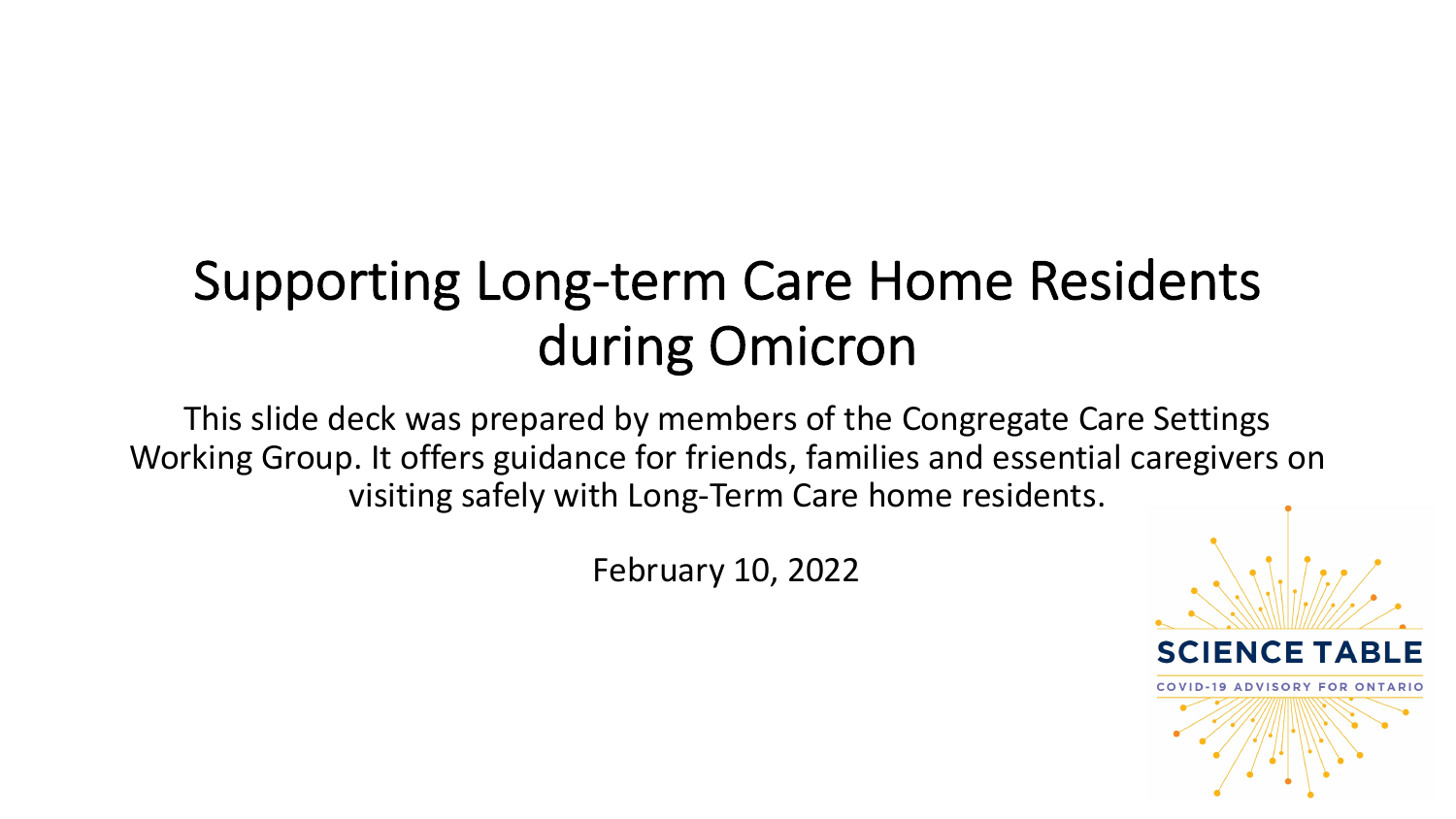## **Why is Omicron a risk for Long-term Care (LTC) home residents**

The Omicron variant spreads more easily than prior variants of SARS-CoV-2. Community members, as well as friends, family and essential caregivers in a LTC home have an important role to help to keep homes safe for residents.

- There are more than 68,000 residents living in 626 LTC homes across Ontario. These residents are a highly vulnerable group that need focused attention. Residents are of advanced age, mostly women and often have multiple medical problems.
- The large majority of LTC residents have at least three doses of COVID-19 vaccine and fourth doses are now being offered. However, Omicron still poses a risk and infection can lead to serious illness and in some cases, residents may not recover.
- **Visitors including friends, family and essential caregivers play a critical role in the health and well-being of LTC home residents.**
- **This information is meant to help inform visitors on how to optimize safety for LTC home residents from Omicron, especially once general visits resume.**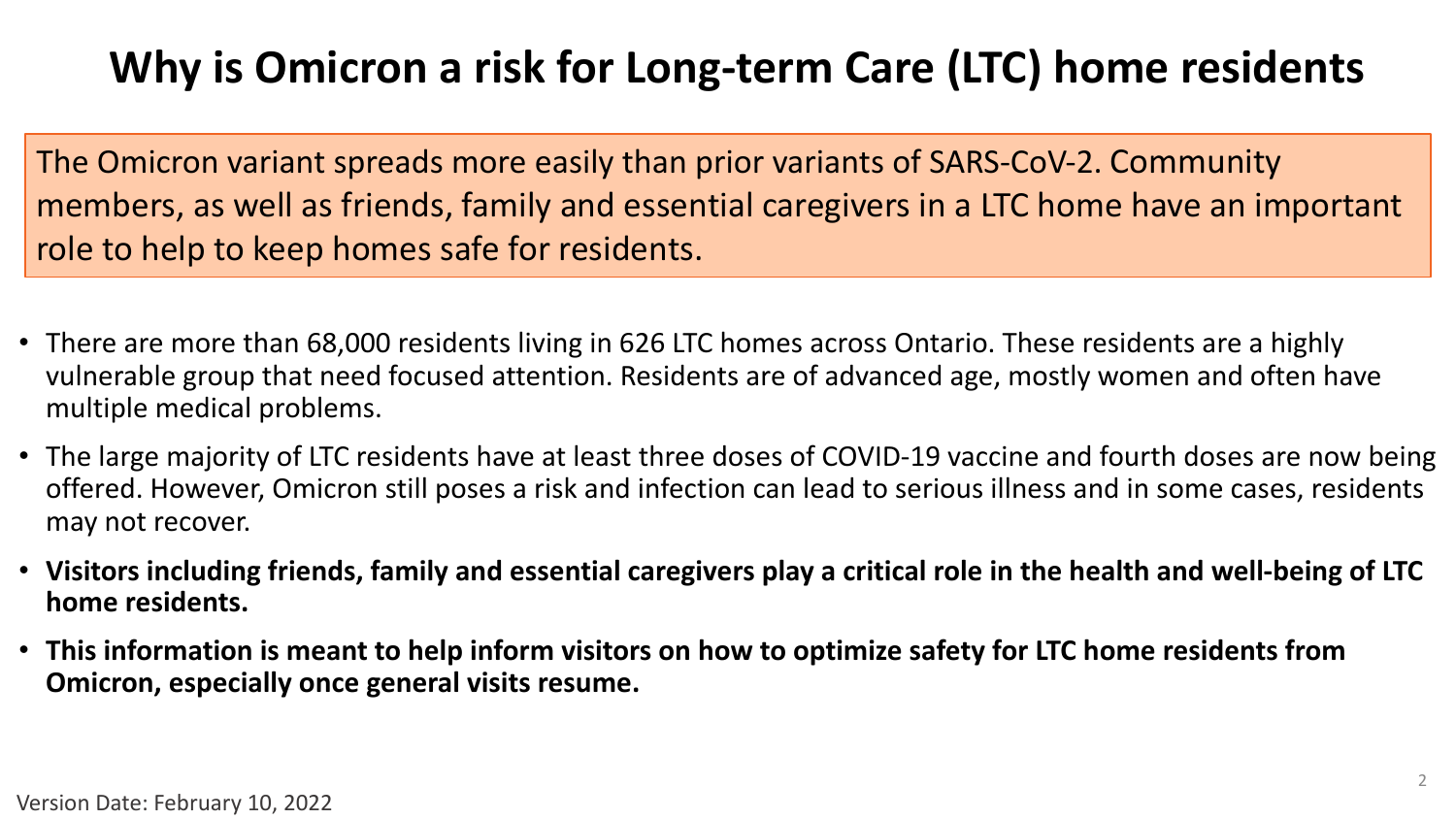### **What you can do to optimize the safety of LTC home residents from Omicron**

**What can we do in our own community to reduce the spread of Omicron and optimize safety of LTC home residents?** 

**The number one risk factor for outbreaks in LTC homes is how many cases there are of COVID-19 in the community around the home. Everyone can help reduce the number of cases in the surrounding community:**

- $\checkmark$  Get vaccinated for COVID-19, and if you have received 2 doses get a 3rd dose as soon as you can. Three doses are far more protective against infections due to Omicron and reducing infections means reducing spread.
- $\checkmark$  Follow public health measures
	- Avoid crowded, poorly ventilated indoor spaces and maintain physical distancing
	- Reduce social contacts and keep gatherings small, if you do gather, do it outdoors instead of indoors
	- Wear a high quality, well-fitting mask
	- Stay home when sick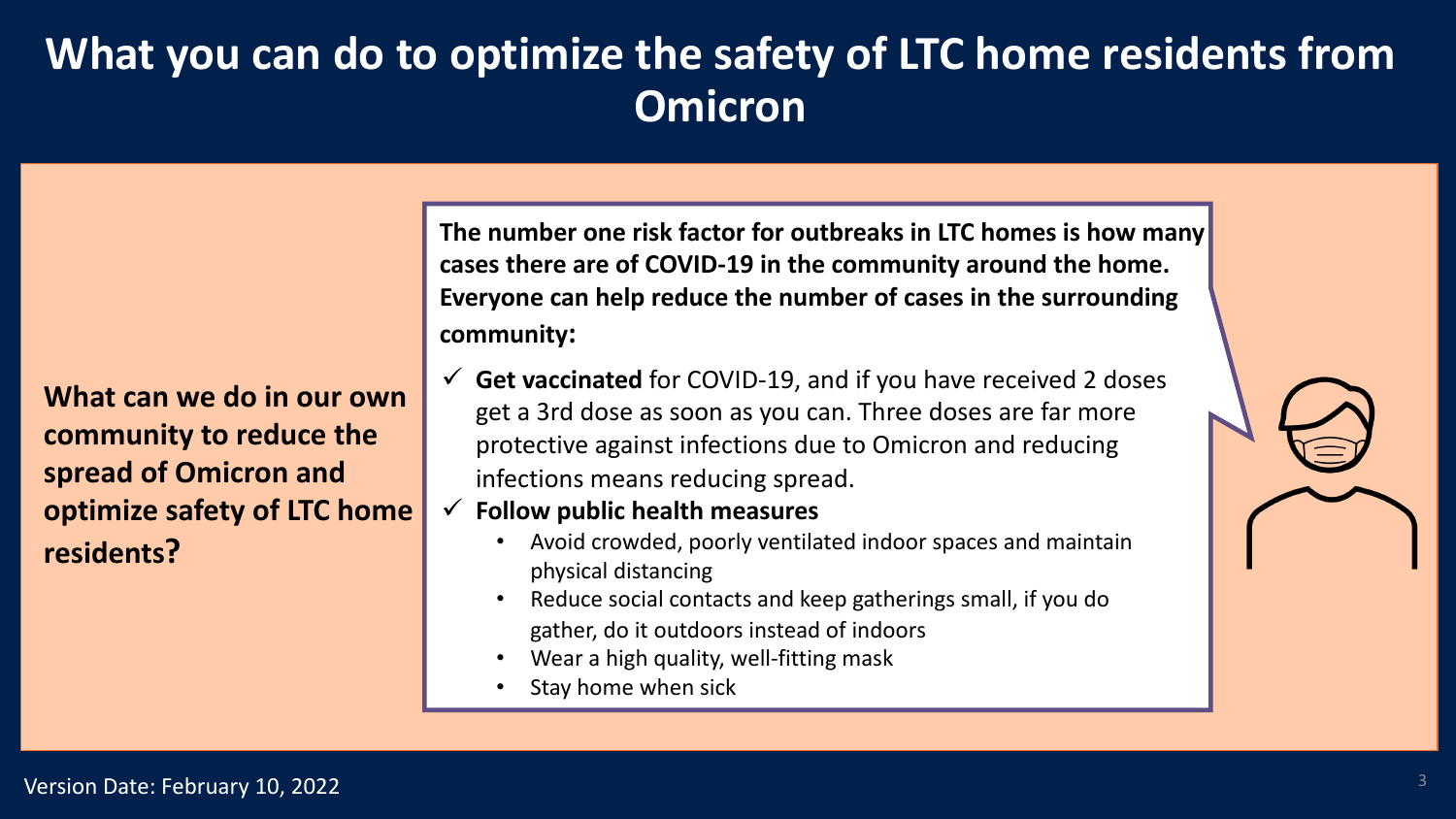### **What friends, family and essential caregiver safety of LTC home residents from**

**What can friends, family and essential caregivers do to help keep their loved ones safe when visiting?** 

- Get vaccinated for COVID-19: if you have received 2 doses get a 3rd
- Encourage COVID-19 vaccination for ALL members of your househol  $\checkmark$  Understand and participate in the testing requirements for entering
	- A single negative rapid antigen test result is not conclusive and sho
- for abandoning or reducing precautions. See this video for how to Even with a negative rapid antigen test, you must wear a high-quali hygiene using alcohol-based hand rub or soap and water, and mainta at all times unless providing direct care or having brief contact (e.g.,
- $\checkmark$  Once in the home, familiarize yourself with the personal protective  $\checkmark$ required to wear, including how to put it on and take it off properly; personal protective equipment required as directed by the home. As to put on and take off your personal protective equipment.
- Do not visit if you have symptoms of COVID-19, have suspected or confirmed COVID-19, have suspected or a contact of someone with COVID-19 (suspected or confirmed).
- Monitor and report to the home on any issues with the well-being on

**What can friends, family and essential caregivers do to stay connected with their loved ones?** 

- Stay connected in multiple ways: maintaining communication health and well-being of your loved ones. In-person vi possible, other ways include:
	- Phone calls
	- Virtual visits
	- Writing letters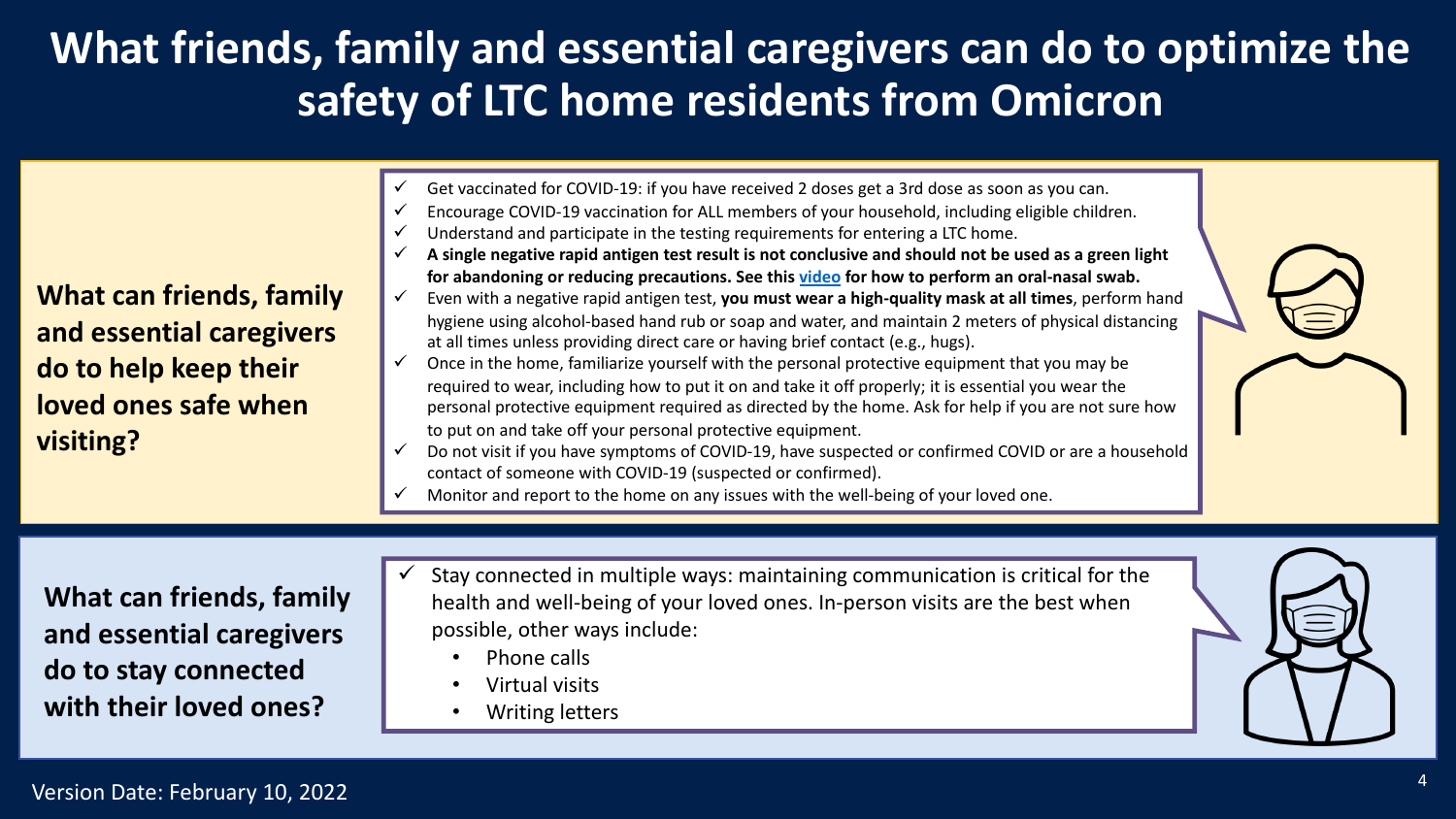## **COVID-19 outbreaks in LTC homes are related to how many cases there are in the community. Everyone can help reduce COVID-19 spread.**





Avoiding crowded indoor spaces and maintain physical distancing





For those who have received two doses of COVID-19 vaccine, it is critical to get a third dose as soon as you are eligible. Three doses are far more protective against infections due to Omicron and reducing infections means reducing spread.



Wearing a high quality, wellfitting mask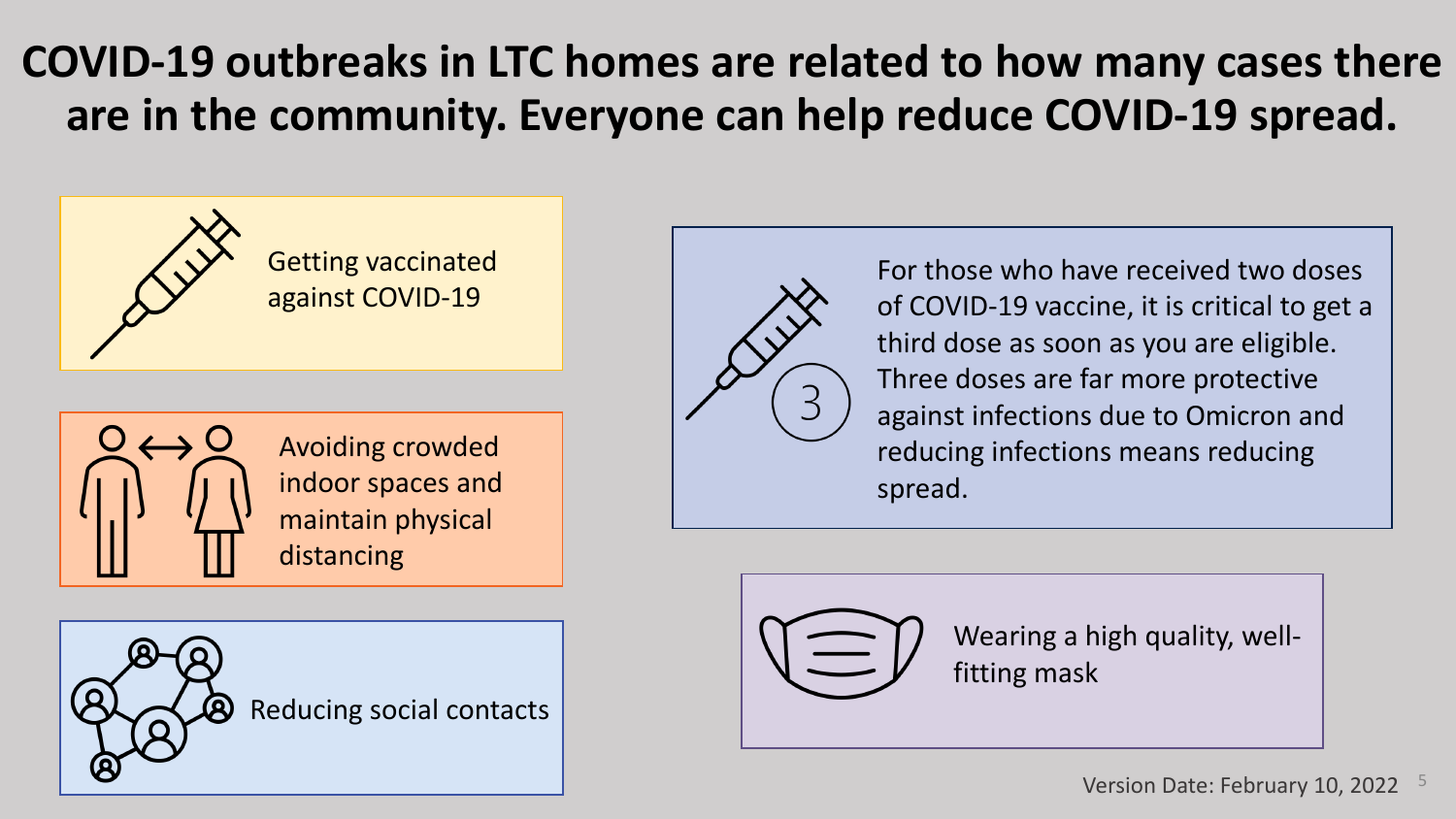## **What friends, family and essential caregivers** safety of Long-Term Care home residents fror



Make sure they have three doses of COVID-19 vaccine as soon as they are eligible.



Follow strict public safety protocol measures for the duration of your visit: • Wear a high-quality mask and keep it on, covering your mouth and nose for the entire duration of the visit • Practice good hand hygiene • Maintain 2 meter physical distancing from staff, residents, essential caregivers and other visitors when possible (unless providing direct care or for brief contact with residents e.g., hugs)



Version Date: February 10, 2022